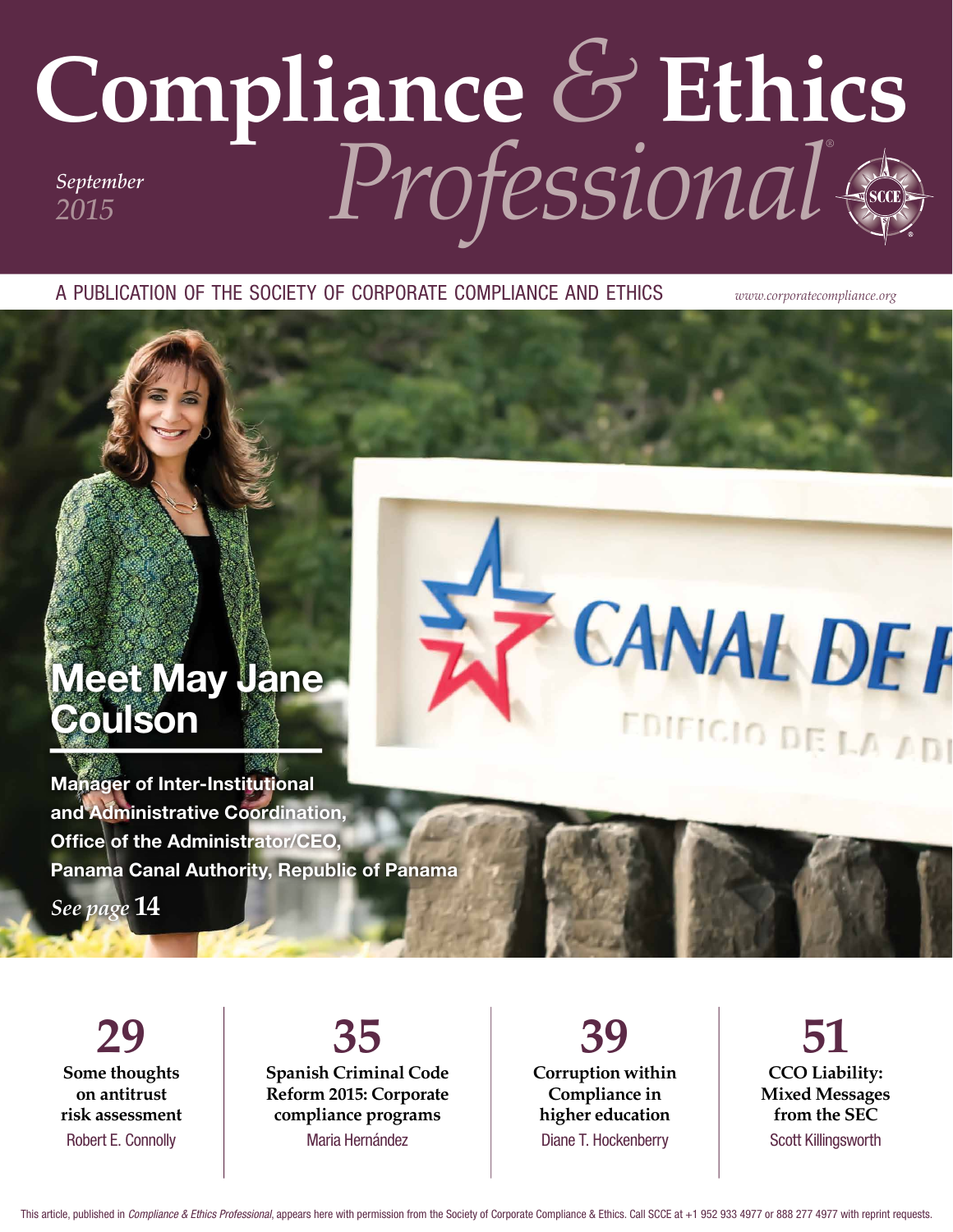### by Walter E. Johnson, MSA, CHC, CCEP-I, CRCMP

# **Marketing compliance: Essentials to help your compliance and ethics program thrive**

- » Applying marketing principles may improve the effectiveness of the compliance and ethics program.
- » Understanding the marketing mix may be benefcial to promoting the essential elements of a compliance and ethics program.
- » Understanding the product life cycle may be beneficial for determining the life cycle of compliance and ethics program activities.
- » Life cycles for compliance and ethics program activities may overlap and stages may vary in duration.
- » Identifying the target market and target audience before compliance and ethics program activities may improve employee awareness.

**Promoting awareness and managing<br>the compliance and ethics program<br>the compliance officer**  $(CO)$ **.** Promotion is a the compliance and ethics program (CEP) is a significant responsibility of the compliance officer (CO). Promotion is an element of the marketing mix. By applying marketing principles, such as the marketing



Johnson

mix, product life cycle, and target market, COs may improve the effectiveness of their organization's compliance program.

### Incorporating the "mix"

attracting employees' attention—it could be

According to The Marketing Donut, "Poor marketing could not only be preventing you from attracting customers—it could be driving them away in droves."1 Here is a revision to consider, "Poor CEP promotion could be preventing COs from driving them away in droves." As COs, the latter is worth considering when refecting on less-than-perfect training participation and unsigned attestations. The marketing mix is one approach to engage employees.

t, "Poor marketing could<br>at only be preventing you<br>attracting customers—it<br>ald be driving them away<br>in droves."<br>itionally, product, place,<br>an, and price are components of<br>teting mix.<sup>2</sup> Over time, several<br>and the several<br>t According to The Marketing Donut, "Poor marketing could not only be preventing you from attracting customers—it could be driving them away in droves."

Traditionally, product, place, promotion, and price are components of the marketing mix.2 Over time, several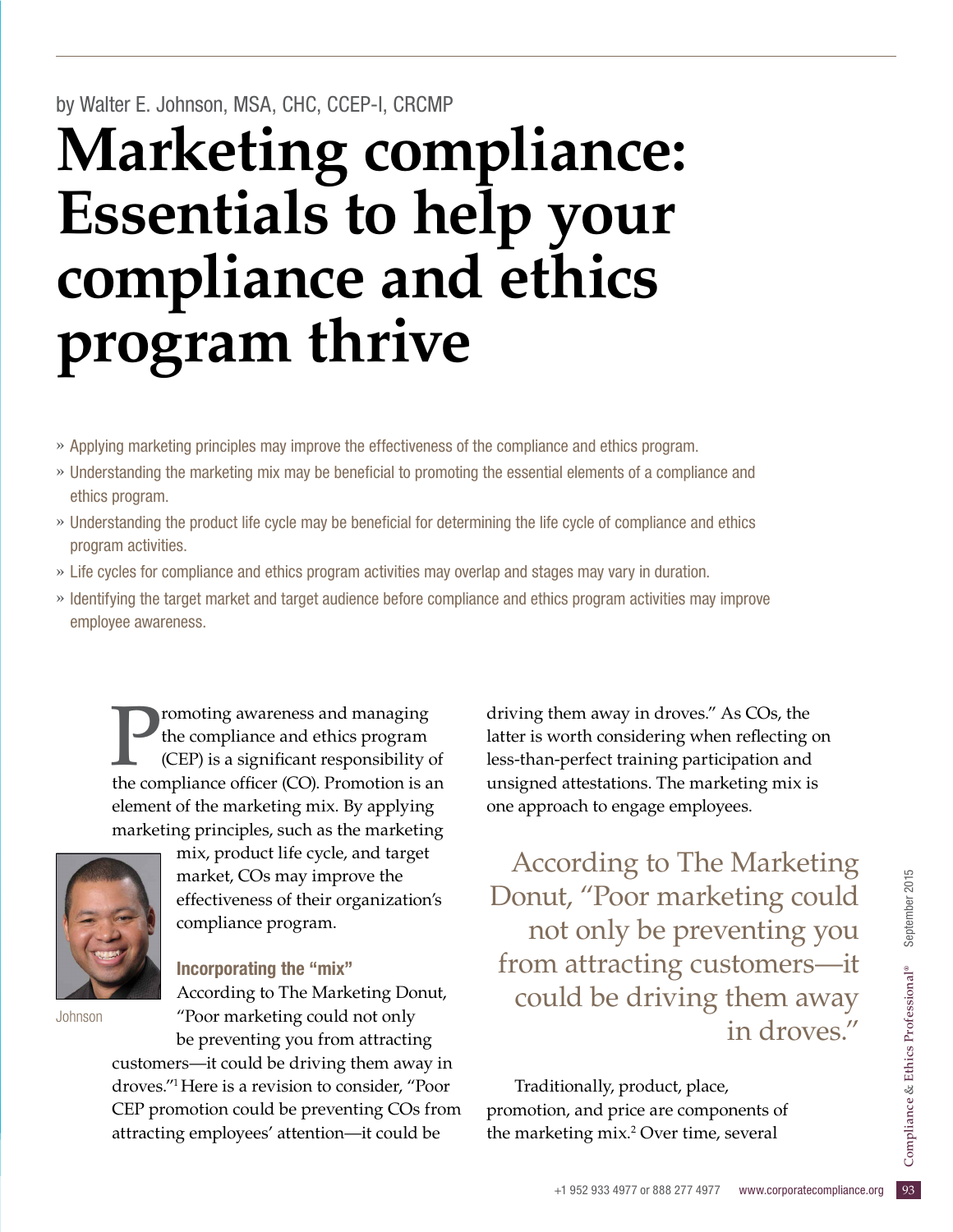marketing mix variations included additional components such as packaging, positioning, and/or people (see Figure 1).3 Here is how the marketing mix may add value to CEP.

### **Product**

According to Melinda Emerson, a product needs the right features: It should be easy

to use, visually interesting, and well packaged.4 As COs, our product is the CEP. The CEP should protect the organization, increase employee awareness, and demonstrate a strong commitment to ethical behavior among employees and the

# Presentation Product People Place THE MARKETING MIX Positioning Promotion Price Figure 1: The Marketing Mix

**Place**

Not having the right location is one reason that many businesses fail. For example, a business may have location in a high-traffic area, but their target customers are insufficient in that location.<sup>6</sup> When COs remain within the C-suite and/or the CEP remains a stagnant set of documents, this is an informal communication to the organization that CEP is not high

> COs, the right location is establishing a presence by visiting operational units, remote locations, workgroup meetings, and other organizational activities. The CO must continuously work towards embedding the CEP into the corporate culture.

priority. As

designed with all employees in mind, and<br>it should be written so that is easy to use.<br> $\frac{1}{2}$ <br>www.corporatecompliance.org +1 952 933 4977 or 888 277 4977 community.5 Knowing the organization has the best intentions for its customers and surrounding community while conducting business may satisfy its visual appeal. The right features are incorporating the seven elements of an effective compliance program recommended by the Federal Sentencing Guidelines. These features may vary from size, scope, and resources of the organization. One of the many features of our product is the code of conduct. It is it should be written so that is easy to use.

Making a conscious effort with limited resources may be tedious but necessary. The corporate culture should refect the CEP.

### **Promotion**

Without proper promotion to attract your target customer, you won't grow. Promotion and place are equivalent in importance. Awareness is being everywhere. Having a presence at our home office on the residing floor is not an effective approach to promoting the CEP. Establishing awareness requires a combination of traditional and modern marketing tactics. Traditional approaches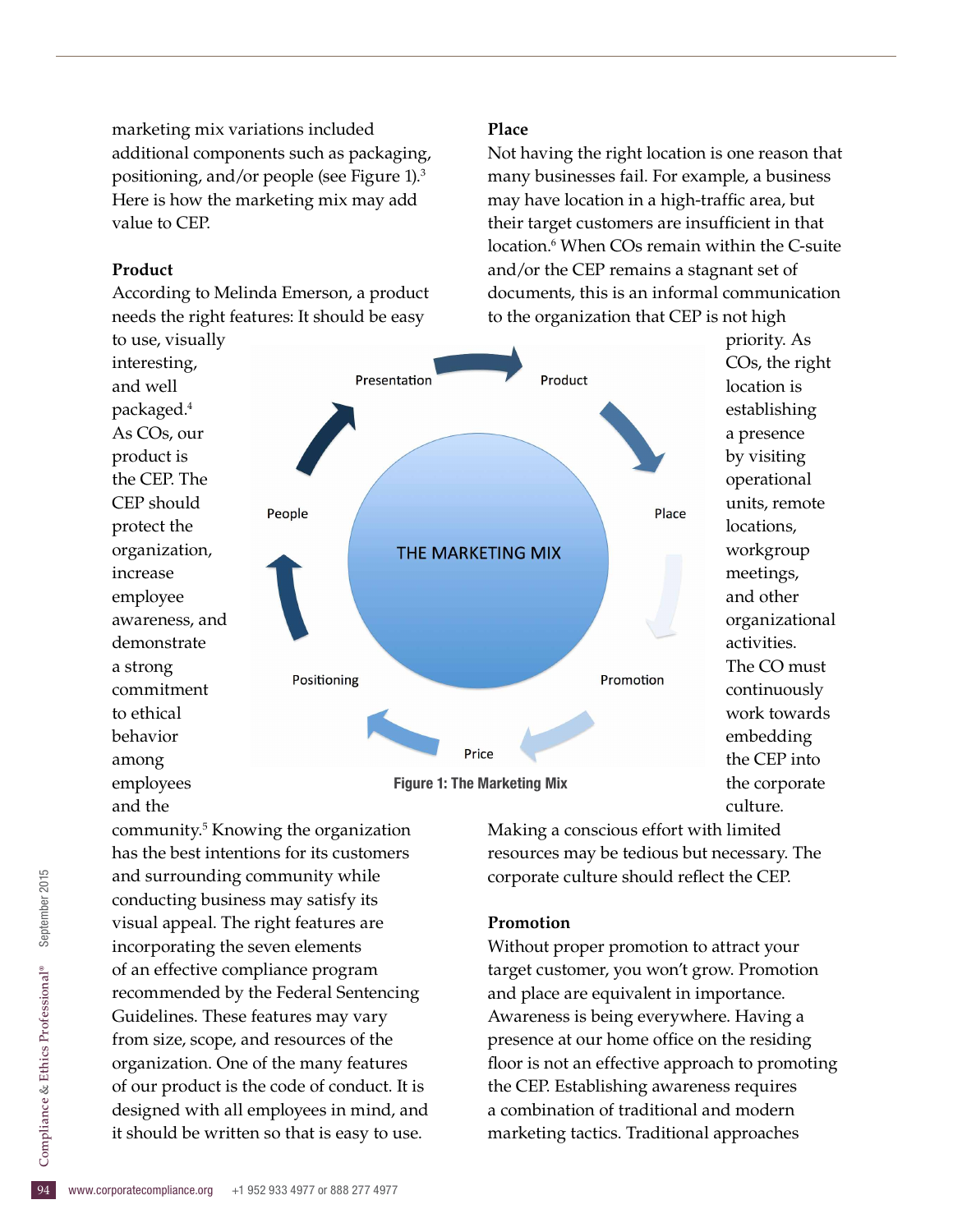include posters, fyers, brochures, newsletters, and promotional postcards. According to Edwards, modern approaches include activities that are ongoing and synergistic such as Internet marketing, social media interaction, and podcasts.7

### **Price**

Good promotion starts with a budget. COs must think of the cost to operate the CEP. Often, COs have smaller budgets than the

operational units. It is critical to arrange the budget so that it can sustain managing and promoting. A budget item associated with CEP management is continuing education, such as conferences, compliancerelated courses, and reference materials. According to Schaeffer, self-

Organizations rely on the performance of their products and services for survival. Products and services have a life span. Marketing professionals determine the status of their products and services by using the product life cycle.

assessment and education is important to prevent poor management.8 As mentioned in promotion, a budget item associated with promoting the program is marketing materials, such as an Intranet site, social media presence, posters, brochures, and fyers. As new regulations and penalties/ fines increase, COs must budget for staffing, resources, and education. By networking, CO's can compare and establish a benchmark. By continuous assessment, the CO can establish a budget according to their CEP.

### **Positioning**

Support from the board of directors (board) is essential to establish and position the CEP. Management has an infuencing role, also. When the board communicates CEP

importance, management will demonstrate their commitment. As a result, employees will accept management's priorities as their own. Effective positioning establishes tone at the top, middle, and throughout the organization.

### **People**

An essential element of an effective CEP involves establishing and encouraging an open line of communication. As COs, we must demonstrate the behavior of the ethical

> culture that we are attempting to establish. COs must be approachable and consistent, among other qualities. When employees feel comfortable reporting concerns and sharing recommendations, there is evidence of an ethical culture.

**Presentation**

Several factors contribute to the CEP's success, but overall, an attractive product is a corporate culture that demonstrates congruence with a documented CEP. Documentation must be accessible, organized, and understandable. For example, employees should know the locations of policies, procedures, and applicable job aids. Additionally, employees should know how to act on the information provided.

### Stay on track of your "cycle"!

d, and understandable. For example,<br>
es should know the locations of<br>
procedures, and applicable job aids.<br>
ally, employees should know how to<br>
e information provided.<br> **rack of your "cycle"!**<br>
ations rely on the performa Organizations rely on the performance of their products and services for survival. Products and services have a life span. Marketing professionals determine the status of their products and services by using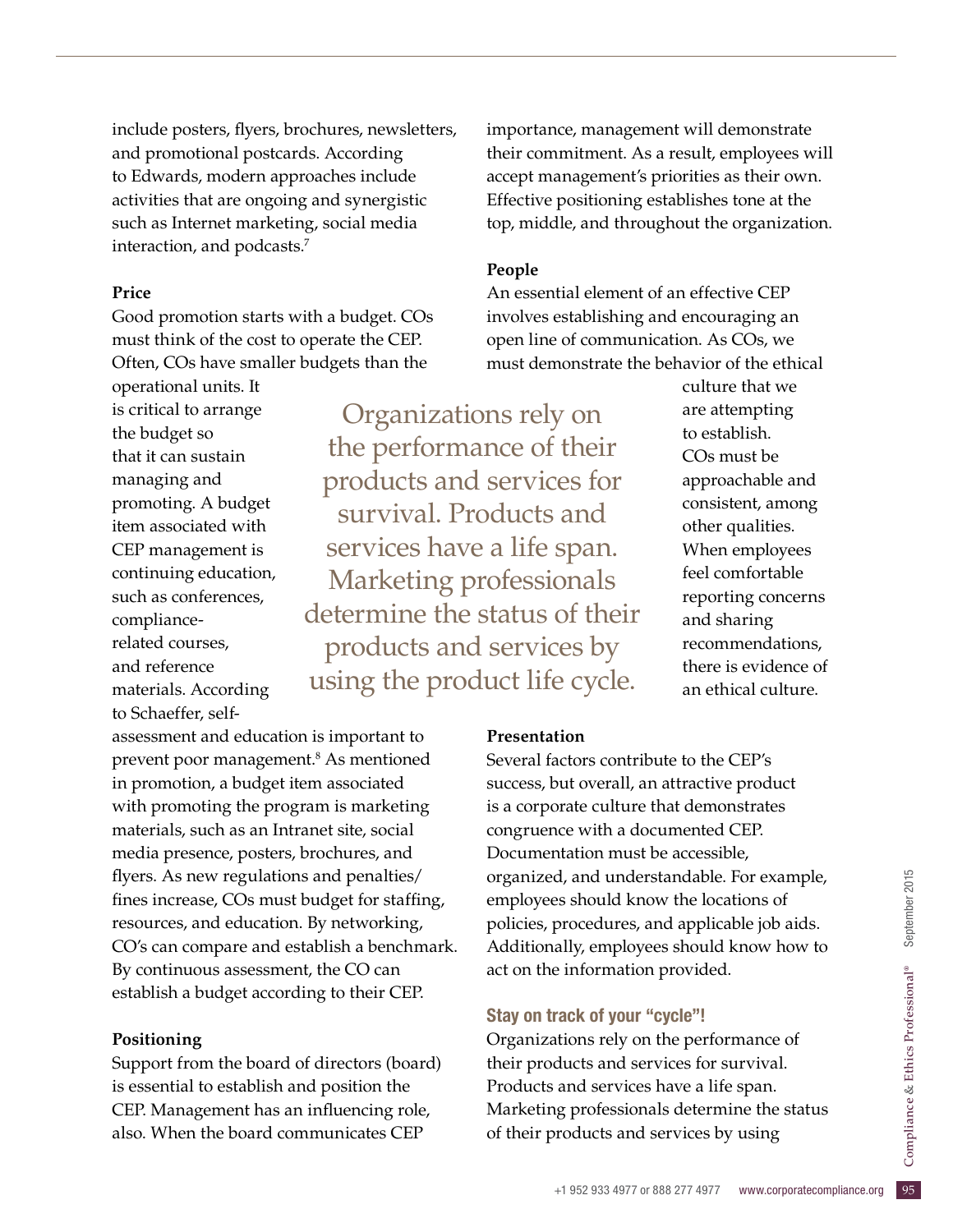the product life cycle. The product life cycle has four stages: introductory, growth, maturity, and decline (see Figure 2).<sup>9</sup>

CEPs require continuous updates and revisions. This is necessary to meet the changing demands of regulations, industry trends, and market conditions. CEPs rely on several activities that contribute



Figure 2: Compliance & Ethic Program (CEP) Activity Life Cycle

to effectiveness of the seven elements. Compliance activities have varying life spans. Understanding the stages of the product life cycle has its advantages. COs who choose to manage compliance activities using the stages of the product life cycle may improve the probability of keeping employees engaged.

### **[Introduction stage](http://productlifecyclestages.com/product-life-cycle-stages/introduction/)**

This is the beginning stage for a product. As COs, this is similar to announcing the passing of a new regulation that may impact our organization. Awareness is low. The organization is in the beginning stage of understanding the regulation, identifying potential impact, and determining the appropriate implementation strategy.

### **[Growth stage](http://productlifecyclestages.com/product-life-cycle-stages/growth/)**

has been a significant increase in security<br>  $\frac{6}{5}$ <br>
www.corporatecompliance.org +1 952 933 4977 or 888 277 4977 In the growth stage, consumer demand, sales, and profits increase significantly. In Compliance, the growth stage relates to signifcant increases in awareness and competence. In the past few years, there

breaches. Companies, customers, and the general public are aware of this issue.

### **[Maturity stage](http://productlifecyclestages.com/product-life-cycle-stages/maturity/)**

In the maturity stage, the product is established and organizations focus on maintaining market share. For Compliance, privacy is in its maturity stage. Although privacy regulations vary domestically and internationally, organizations are displaying privacy notices on their websites and many have positions dedicated to managing privacy. Customers and the general public are increasing their education on privacy rights and taking steps to protect themselves from identity theft.

### **[Decline stage](http://productlifecyclestages.com/product-life-cycle-stages/decline/)**

In the decline stage, products become less popular as consumer demand wanes. In Compliance, awareness declines as more attention is given to other compliance activities that are in the introduction, growth, and maturity stages. For example, a policy associated with a regulation that passed two years ago may not receive the same amount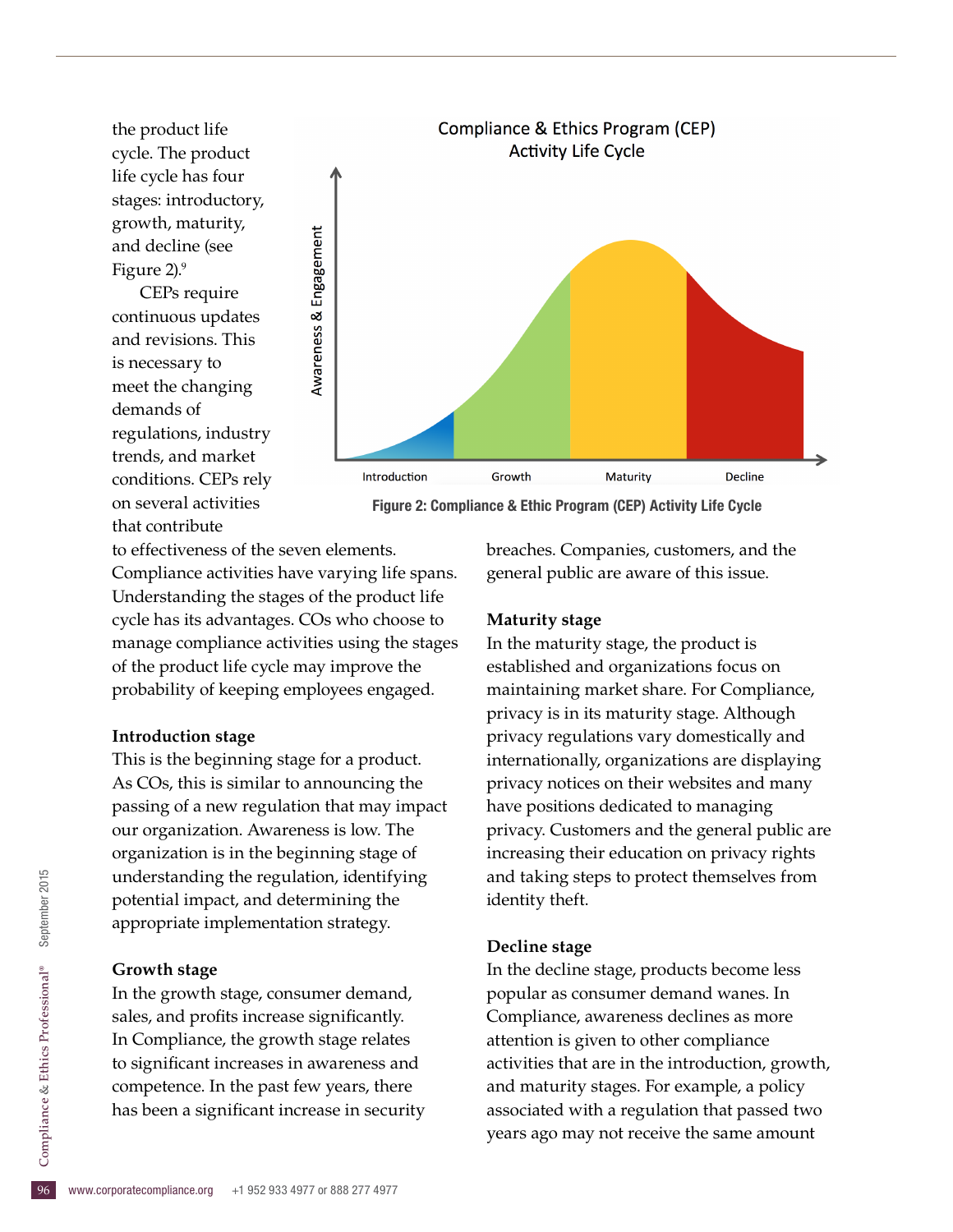of attention as a policy implemented six months ago. Although both policies may be equally important to the organization, employee comfort levels with complying with the older policy may be higher than comfort levels with complying with the newer policy.

Here are two examples of compliance activities using the product life-cycle stages. The first is an overview of a policy and the second is an overview of training.

### **Policy life-cycle stages**

- **Introduction—A** compliance policy has been created and approved for distribution. Notification of the new policy is communicated throughout the organization. Training schedule is being finalized.
- · **Growth** Operational leaders review the policy with their teams. They implement the policy by incorporating into their operational procedures. Requests for clarifcation are appropriately communicated to CO and/or reporting supervisor.
- **Maturity** Employees are knowledgeable and complying with the policy. CO reviews to determine whether revisions are necessary to comply with newer regulations and proposed policies. Proposal for policy revision is in place.
- · **Decline** Employees are knowledgeable of the policy. They may or may not be complying with each policy detail. Employees may reference portions that refer to their team instead of the entire policy. Training and team discussions have not occurred in a long time.

### **Training life-cycle stages**

**Introduction** – A training curriculum has been created and approved. Target audience has been identifed. Training schedule is being finalized.

- · **Growth** Operational leaders notify their teams of the training requirement. They inform their teams of the date and time for the training. If applicable, team begins reviewing pre-training materials and developing questions.
- · **Maturity** Employees complete training. They begin to incorporate lessons learned into their work activities. They are comfortable with making suggestions for process improvements and/or requesting clarity. CO reviews training to determine whether revisions are necessary to comply with newer regulations, process changes, and/or policies.
- **Decline** Employees are focused on upcoming training sessions. Lessons learned continue in daily activities. Reference to training documentation occurs less frequently, if at all.

COs may find that proactively managing life cycles may help with determining the appropriate time to schedule compliance activities to maintain year-round momentum. Additionally, COs using metrics to report CEP status should consider applying stages to each compliance activity for easier reference.

### Know your audience!

and a target audience is a bit<br>  $\therefore$  it refers specifically to the group<br>  $+1$  952 933 4977 or 888 277 4977 www.corporatecompliance.org 97 Marketing professionals develop different strategies to attract and retain customers. The marketing approach for their defined target market is different than the marketing approach for their varying target audience. A target market is a specific, well-defined segment and a target audience is a bit narrower; it refers specifically to the group